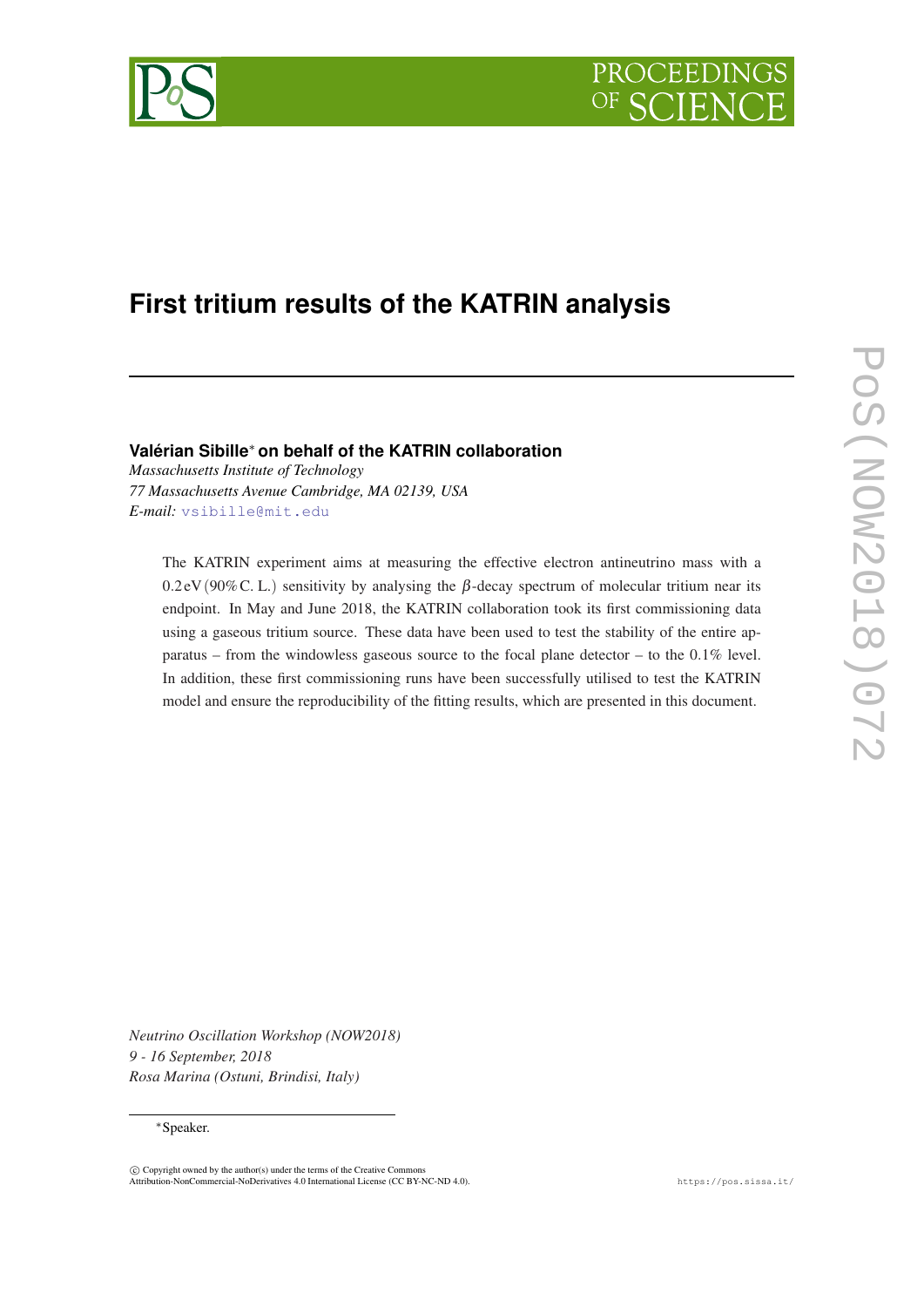#### 1. A direct neutrino mass measurement

The discovery of neutrino oscillations has proved that neutrinos have mass, but the neutrino mass scale remains undetermined to this date. The neutrino mass scale may depend on the possible mass mechanisms, which may produce a degenerate  $(m_1 \simeq m_2 \simeq m_3)$  or hierarchical mass spectrum, e.g.  $m_1 \ll m_2 < m_3$  for the normal ordering.

From cosmological observations, stringent constraints on the sum of the neutrino masses  $\sum_{i=1}^{3} m_i$  have been published. However, some tensions between the cosmological results themselves or local measurements exist [[1](#page-4-0)]. Should the neutrino be a Majorana particle, it would experience neutrinoless double  $β$ -decay, whose decay rate would give information on the neutrino mass scale. Nevertheless, such a process remains to be observed, and even if it were, the determination of the neutrino mass scale would be hindered by the uncertainty on the nuclear matrix elements of the decay.

Direct measurements, based on kinematics constraints in  $\beta$ -decay (or electron capture), are model-independent insofar as the modelling of the decay spectrum is well understood. By utilising a gaseous molecular tritium source, KATRIN represents such a direct measurement, whereby the energy of the electron in the

$$
T_2 \rightarrow {}^{3}HeT^+ + e^- + \overline{\nu}_e \tag{1.1}
$$

decay is analysed by an eV-scale spectrometer. Paired with theoretical knowledge of the spectrum *f* of ro-vibrational and electronic excitations of the  ${}^{3}$ HeT<sup>+</sup> molecule [[2\]](#page-4-0), the kinetic energy spectrum  $\frac{d\Gamma}{dT}$  of electrons allows the inference of the effective electron antineutrino mass  $m_{\overline{v}_e}$ . The simplified differential  $\beta$ -spectrum  $\frac{d\Gamma}{dT}$  for (1.1), reads

$$
\frac{d\Gamma}{dT}(T) \propto F(T)\,\phi_e(T)\int_0^{Q-T-m_{\overline{V}_e}} f(V)\,\phi_v(T+V)\,dV\tag{1.2}
$$

with  $F$  the Fermi function,  $\phi_e$  the electron phase-space, and

$$
\phi_V(T) = (Q - T) \sqrt{(Q - T)^2 - m_{\overline{V}_e}^2}
$$
\n(1.3)

the neutrino phase space, which carries all the mass scale information as the kinetic energy of the electron *T* approaches the endpoint *Q*. In (1.2), an integration is performed over all the possible excitations of energy *V* of the <sup>3</sup>HeT<sup>+</sup> molecule. The current  $m_{\overline{v}_e}$  upper limit from such a direct measurement is about  $2 \text{eV} (90\% \text{C. L.})$  [[3](#page-4-0), [4\]](#page-4-0), and KATRIN should probe the degenerate mass scenario down to  $0.2 \text{eV}$  (90% C. L.).

### 2. A stable apparatus

The 70m-long KATRIN setup consists of a windowless gaseous source, differential and cryogenic pumps for tritium retention, and a main spectrometer acting as a high-pass filter for the electrons collimated towards the 148-pixel silicon focal plane detector. KATRIN works in integral mode by counting the number of electrons able to overcome a given retarding potential. Each run is built by scanning several retarding potentials, thereby providing the analysts with a responseweighted integral of (1.2). On account of its scanning operation, the source activity must be stable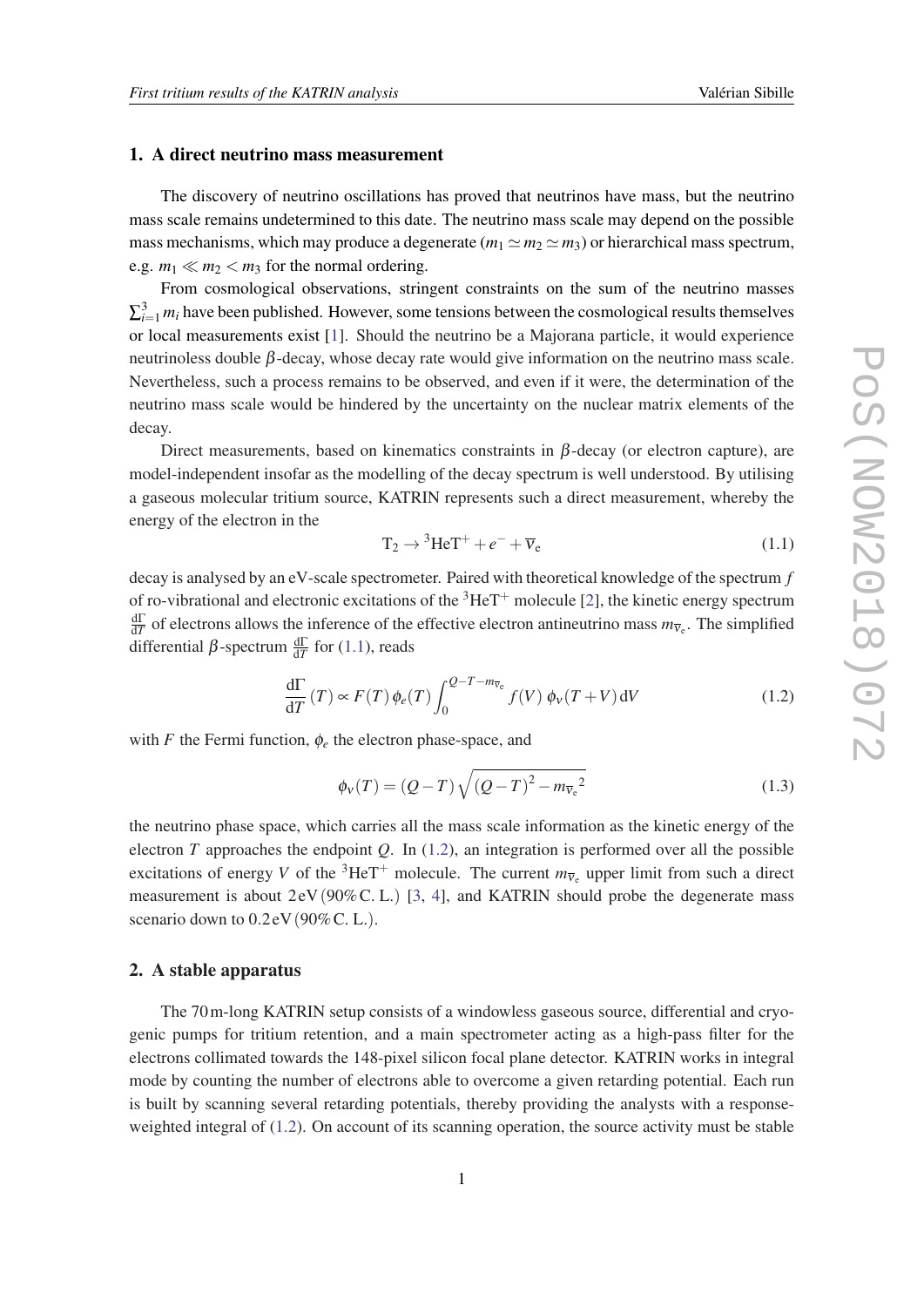within a run so as not to introduce any spectral distortions. Throughout May and June 2018, 27 three-hour runs – with the nominal source density but 1% of DT diluted in molecular deuterium, thereby corresponding to an activity approximately 200 times lower than the nominal  $10^{11}$  Bq – were taken. By pressure (cf. Figure 1) and temperature (cf. Figure 2) measurements over several runs, the 0.1% source stability has been demonstrated during this commissioning campaign. Furthermore, this 0.1% stability was confirmed by the steadiness of the 21 kHz count rate at the detector, for a retarding energy 1 keV below the endpoint of the  $\beta$ -spectrum. Other investigations, e.g. the ion retention capabilities of the pumping sections, could be carried out successfully.



Figure 1: Pressure of the buffer feeding the windowless KATRIN source as a function of time. The red lines indicate the 0.1% stability requirements for a neutrino mass measurement, whilst the blue error represents the systematic uncertainty on the reading.



Figure 2: Source temperature as a function of time. The red lines indicate the 0.1% stability requirements for a neutrino mass measurement, whilst the blue error represents the systematic uncertainty on the reading.

## 3. First tests of the KATRIN model

For these commissioning data, the KATRIN collaboration has run both minimisers and Markov Chains to infer results about at least three parameters describing its integral measurement: the signal amplitude, the effective endpoint  $E_0$ <sup>1</sup> of the β-spectrum, and the background amplitude. Because the retarding potentials are generally only seen by the  $\beta$ 's from tritium decay [\[5\]](#page-4-0), the background has been considered to be flat. For the results presented here,  $m_{\overline{v}_e} = 0$  eV has been assumed. A typical fit to an integral spectrum may be found in Figure [3](#page-3-0). As the treatment of

<sup>&</sup>lt;sup>1</sup>The effective endpoint differs from  $Q$  by the recoil of the daughter molecule and source potential.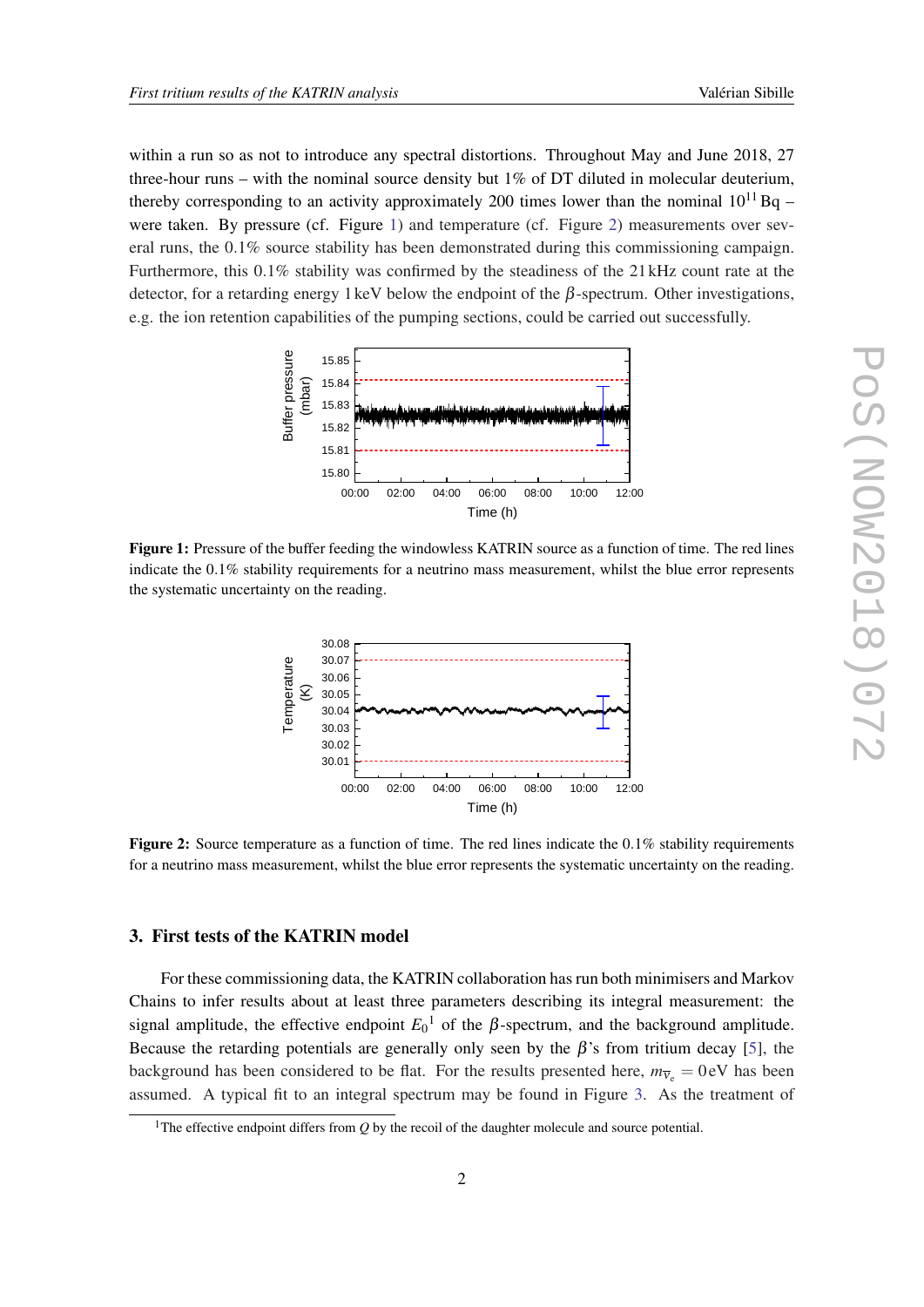<span id="page-3-0"></span>systematic uncertainties is being refined, the results from this section only include statistical uncertainties. Nonetheless, the agreement between the model and a single run over a retarding potential range of around 400 eV, which is an order of magnitude wider than originally deemed understandable, is already excellent. Moreover, the endpoint can be reproduced with a sub-eV precision for all the 27 runs, as can be seen in Figure 4.



Figure 3: Best three-parameter fit of the first KATRIN three-hour tritium run with a Poisson likelihood. The residuals at best fit are also shown.



Figure 4: Relative effective endpoint  $E_0$  of the DT  $\beta$ -spectrum as a function of the three-hour commissioning run fitted via a  $\chi^2$  minimisation.

Although KATRIN is currently refining the modelling of energy losses by scattering with molecules within the source, by means of an electron gun, which will also strengthen the density model of the source, the current fit results demonstrate the robustness of the analysis chain. In addition, KATRIN has tested five blinding methods that could be used during the analysis of the forthcoming spring 2019 mass runs. Because the commissioning data are statistically limited in sensitivity to a territory already explored by the Mainz and Troitsk experiments, they provide a practical test of the feasibility of a blind analysis on actual data. It stems from these studies that spiking the data or the model with a phoney neutrino mass signal, does not affect the ability to retrieve meaningful values for the other three fit parameters.